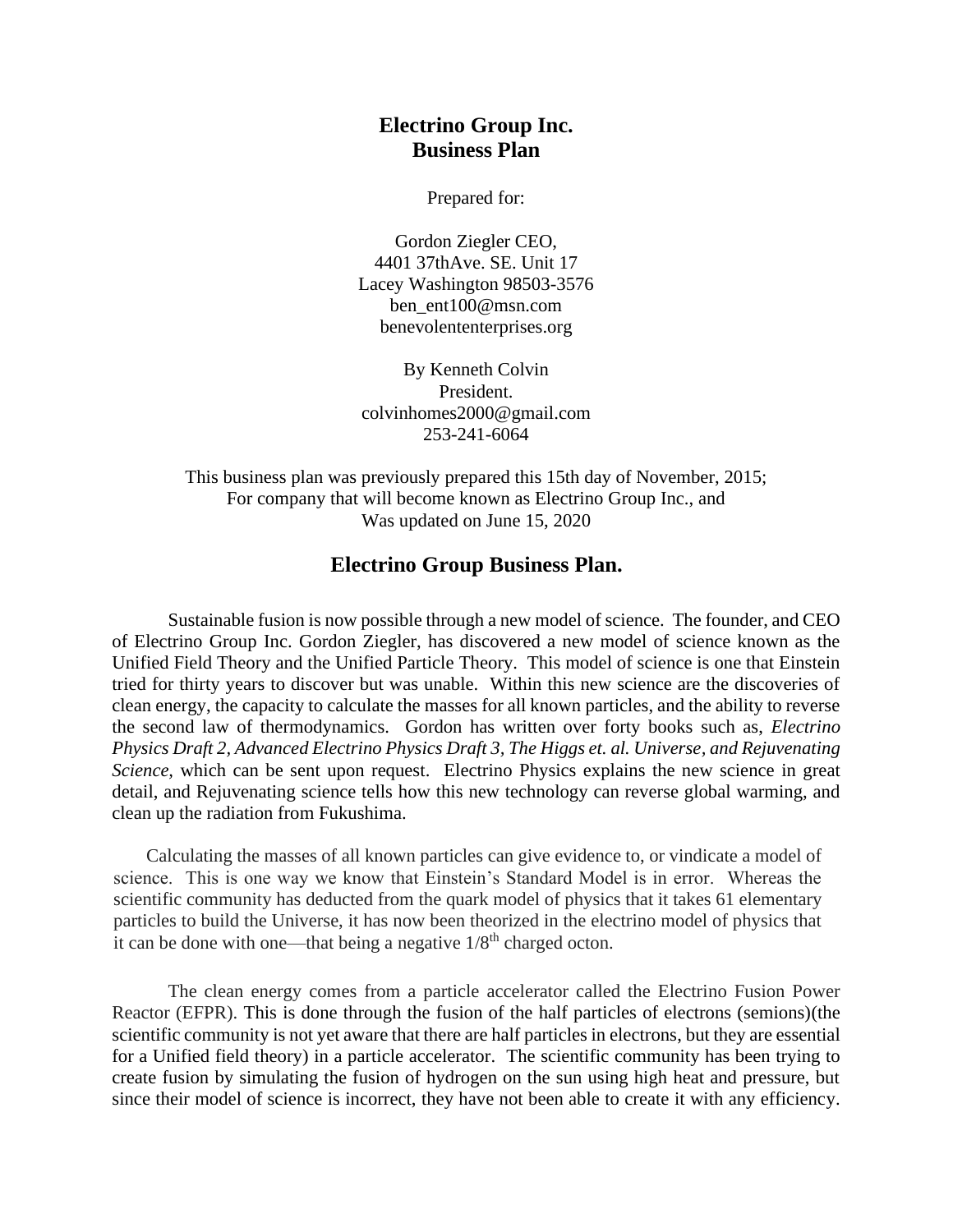*In the new model, fusion becomes simpler, more efficient, and much cheaper; it is not accomplished by high heat and pressure, but through a high-powered magnetic field which reverses the spin on one leg of the matter or anti-matter to be fused.*

This changes the magnetic field of the particles and as opposed to repelling each other, they are attracted to each other and fuse. When electron semions are fused, they switch from matter to antimatter or vice versa; therefore, when the half particles are fused, antimatter will be produced (negatrons), which will collide with the matter (protons and neutrons) in the walls of the accelerator, annihilating one nucleon each reaction, and producing a burst of gamma rays. The gamma rays are collected by photovoltaic cells and converted into electricity.

In the initial design, one accelerator would produce 1,880 megawatts of power for less than 50 million dollars, as compared to the Grand Coulee dam which produces 2,000 megawatts, or a modern nuclear reactor which can produce up to 1,250 megawatts and cost over ten billion dollars. It has also been theorized that these reactors could be built on a small scale which would allow this new power source to be used in vehicles, homes, and factories.

Electrino Fusion energy is 1000 times more efficient than a nuclear reactor, with no carbon emissions or radioactive wastes. It can use virtually anything for annihilation fuel, but copper would be preferred, and can go at least 100 years before refueling. Currently there are 100 nuclear reactors in the United States producing 100,000 Megawatts of power. It would take 54 Electrino Fusion Power Reactors to replace these facilities.

In order to achieve nearly 100% efficiency with the clean energy source, it is necessary that there be no energy loss through heat or decay. In order to achieve this condition, we must reverse the second law of thermodynamics within the field which the Clean Energy Source operates. Reversing the second law of thermodynamics is done by fusing the anti-semions in positrons to unitons (the core particles in protons and neutrons), in a high velocity particle accelerator called the Refresher. This fusion creates and transmits a positive order energy pulse in a desired range that can be adjusted to fit the requirements of the operator.

Preliminary cost estimates to build the two prototypes in one-year range between \$37-\$50 million, by a high frequency radio cavity to, as little as \$10 million by using laser accelerators, or both prototypes could be built in a month for \$3 billion. The initial design, material take off list, and cost breakdown would be done by the technical director James Potter of JP Accelerator Works, {www.Jpaw.com}, for a cost of \$200,000, and would enable us to obtain a more accurate estimate of project costs. We have spoken to Brad Sorenson of Sorenson design Bradsorensondesign.com, who may be involved in the construction of the prototypes. Both these technicians are highly competent and have had years of successful projects, as can be seen on their websites.

The investment will be set up as a construction loan with funds being dispersed as needed. The investor will be allowed communication with the designer/builder, and have access to all data and progress; they will be allowed to proceed or withdraw at any time, for any reason. Any additional funding at the onset would be greatly appreciated, and used to cover initial business expenses.